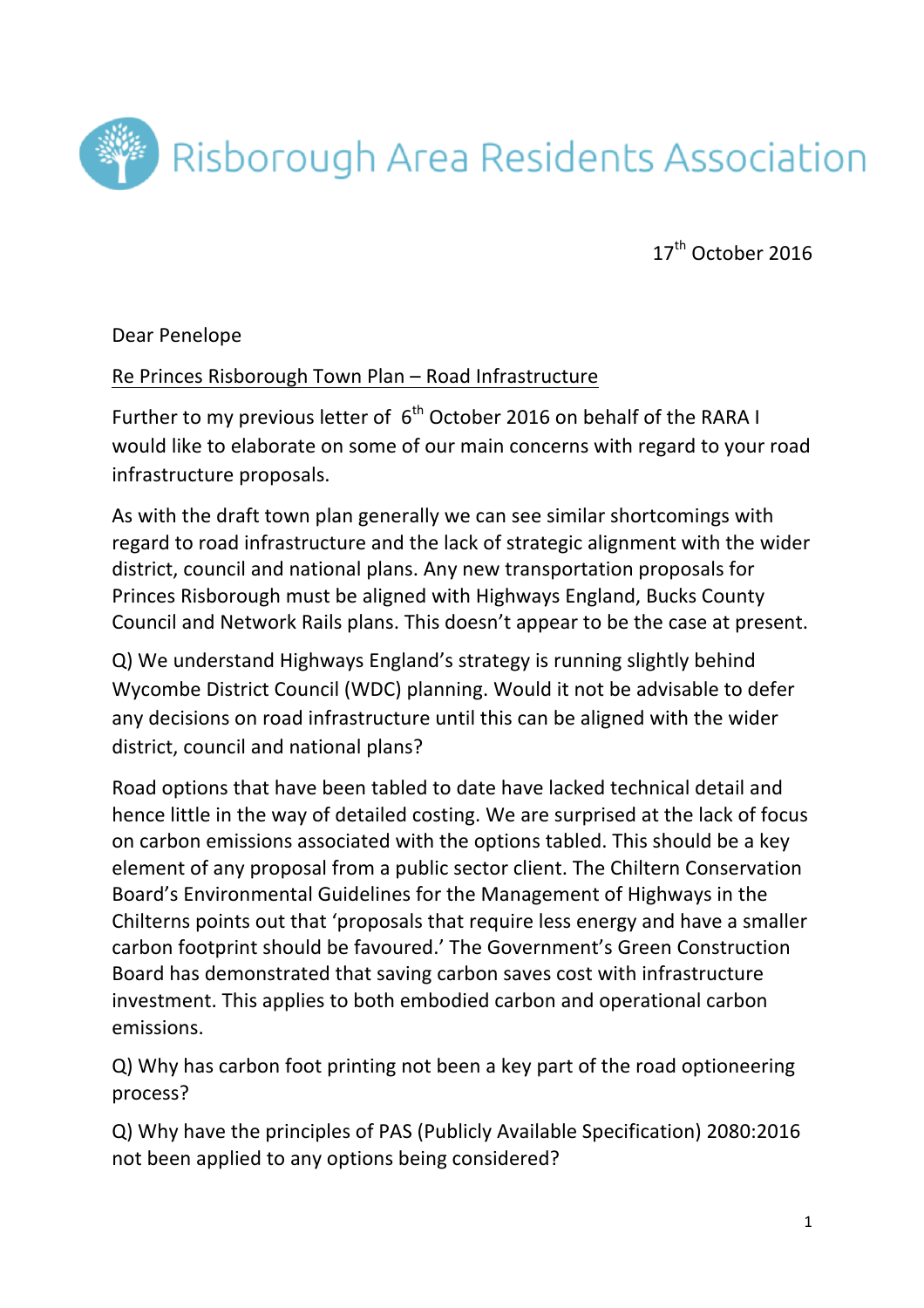Building on historical data we believe that minor amendments to the existing road system and traffic controls in the town would relieve any current rush hour congestion. More innovative thinking is required for any longer term growth scenarios. We note that the Department of Transport is encouraging a 'smart' approach to solving traffic congestion. Intelligent transportation systems now exist enabling users to be better informed and make safer, more coordinated and 'smarter' use of transport networks.

Q) What options have been considered to enhance the existing road system and traffic controls within the town, without the need for a relief road?

Q) Why has a 'smart' option not been considered, to make better use of the existing wider transport network?

A new relief road option that WDC is promoting involves driving a relief road and two roundabouts through land which is both in Green Belt and within the Chilterns Area of Outstanding Natural Beauty (AONB). This was not one of the options shortlisted by your consultant (Jacobs), was not part of the due process in the preparation of the plan, and we continue to disagree with your relief road proposals.

Q) Why are you now promoting what is apparently a just single new option?

Q) Why was this single new option not part of the due consultation process in the preparation of the town plan?

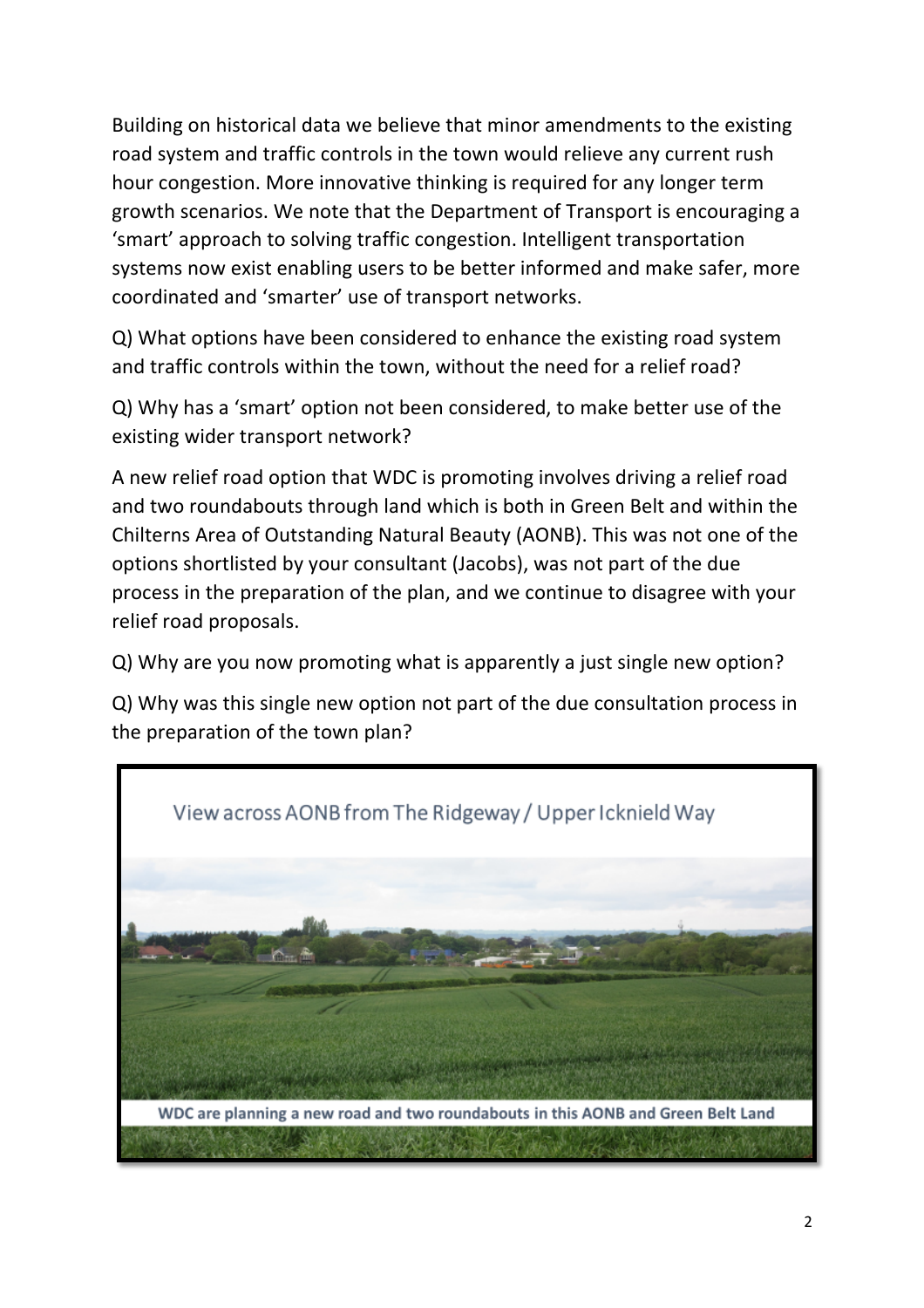The proposal for a relief road has been an extremely contentious issue in the community. There is little support for it and WDC has caused major distress and concern by tabling various options that have not been properly assessed from a strategic, technical, environmental or economic perspective. This latest proposal is no exception and we do not see how you can justify this nor how you can consider meeting the requirements set out in the National Planning Policy Framework (NPPF), let alone the Government's commitment to protect AONB's. This latest proposal will have a detrimental effect on the environment, the landscape and recreational opportunities.

Q) How do you justify this latest proposal with regard to the NPPF, other relevant legislation, the Government's commitment to protect the AONB, and your own commitment to 'cherish the AONB'?

We would urge you to stop and have a complete rethink with regard to your road proposals. We believe that you need to understand the wider strategic issues and then develop at least 3 options, including a 'smart' no new road solution, with detailed technical, environmental and cost comparisons, that can be clearly appraised and supported by the community. Going forward now with a proposal that you will almost certainly have to change at a later date will cause unnecessary distress within our community and the blighting of areas of our town.

Q) When can you provide us with transparent and detailed technical, environmental and cost comparisons for at least 3 options including a 'smart' option?

Q) Why are you determined to promote a new single option for the relief road that the local community has had no sight of, has seen no detailed technical, environmental and cost appraisal, and has not formed part of the consultation exercise to date?

We are concerned that WDC appears to be investing a lot in consultant's reports and then ignoring many of the findings e.g. the Princes Risborough Transport Study by Jacobs (2014 and 2016) and the Sustainability Appraisal by Lepus (2016). This does not appear to us an appropriate investment of tax payer's money?

Q) Why have you ignored some of the key recommendations in the findings of these consultants' reports?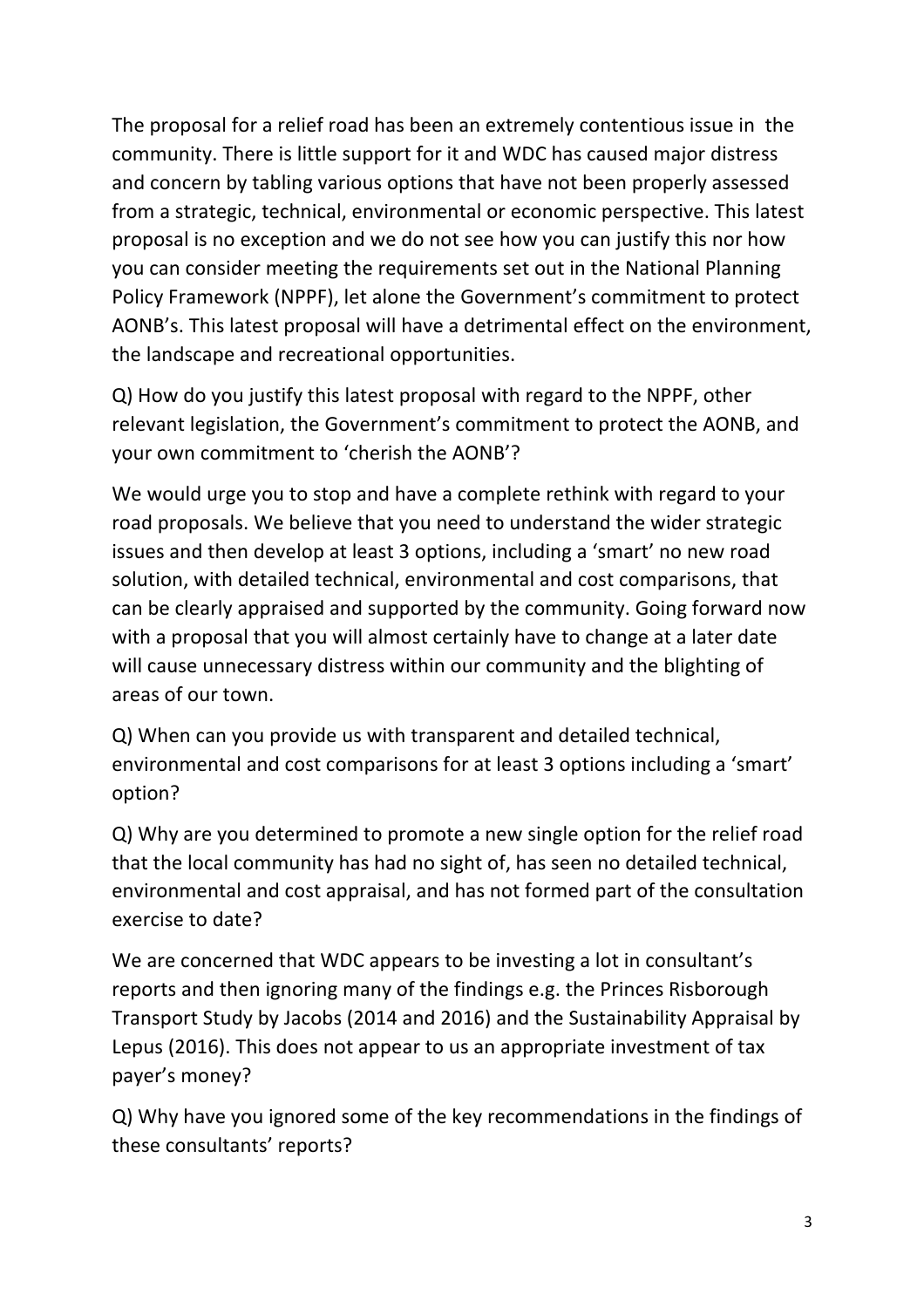Q) Given the above, we have concerns on the value for money from the consultancy expenditure. How much tax payer's money has been spent to date on the consultant's reports referred to above?

There is no investment proposed in pedestrian and cycle links outwards to the wider countryside, including links to the Phoenix Trail and AONB walks and cycle rides? The relief road option being considered is planning to run across Picts Lane which is a major recreational area. Walkers, cyclists, joggers and horse riders including visitors from London, Oxford, Thame, Chesham, Amersham, Aylesbury and High Wycombe have all voiced their concern to you in a petition, regarding a new relief road along or across Picts lane and through our AONB. Bridal paths and busy road junctions are not compatible. Instead of destroying we should be investing in the tourist potential of this AONB setting, our 'Gateway to the Chilterns'.

Q) Why are you ignoring the recreational potential of our lanes and not seeking to protect these?



We would appreciate acknowledgement of your receipt of this letter and look forward to an early response to the concerns and questions we have raised above.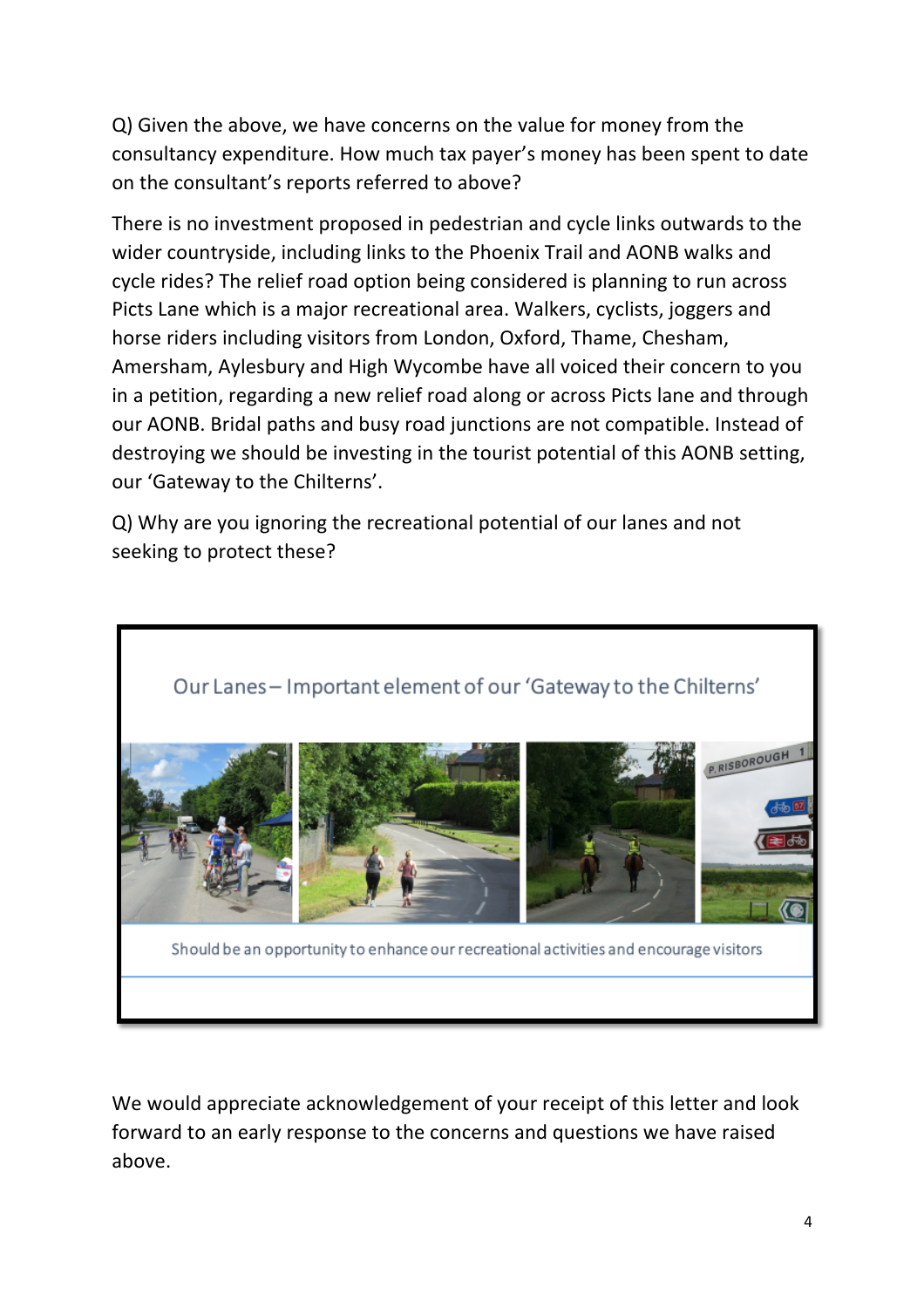On behalf of the RARA committee and membership

With best regards

Linda

Linda Cannon Clegg

**Chairman RARA**

**Copied to:** 

**Rt. Hon. John Bercow** Member of Parliament

**Rt. Hon. David Liddington Member of Parliament** 

**Karen Satterford** Chief Executive WDC

**David Johncock** Cabinet Member for Planning WDC

Alan Turner District Councillor The Risboroughs and Deputy Cabinet Member for Planning WDC

**David Knights District Councillor The Risboroughs** 

**Bill Bendyshe-Brown** County Councillor

**Carl Etholen** County Councillor